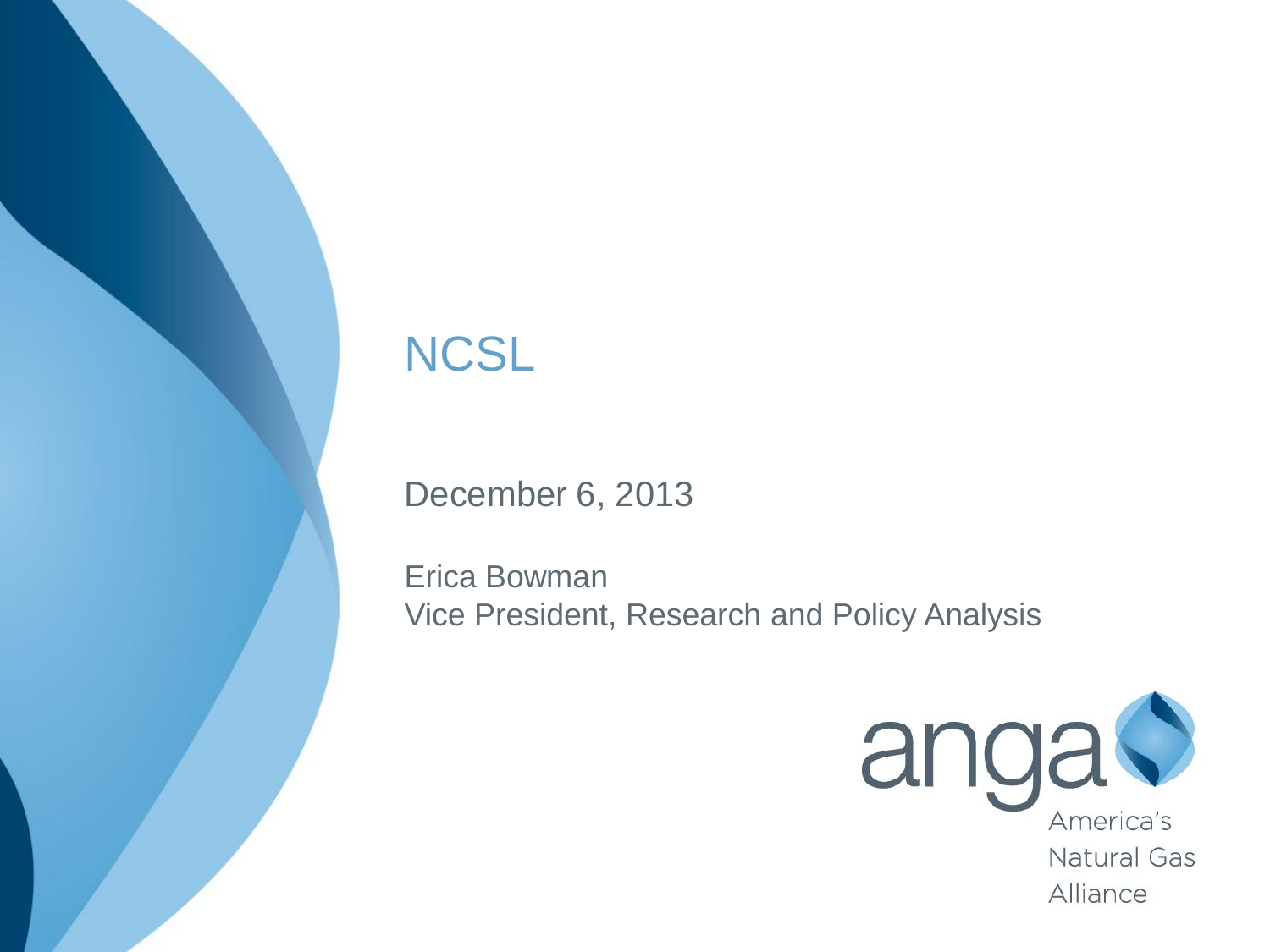## U.S. Greenhouse Gas Emissions

#### **U.S. Greenhouse Gas Emissions: 2011**

*CO2 equivalent basis*



Source: EPA Greenhouse Gas Emissions Inventory for 2011. Released April, 2013

Methane emissions comprise 9% of the total U.S. GHG emissions.

Of that 9%, natural gas systems comprise ¼ of those emissions.

Overall, methane emissions from natural gas systems contribute 2.2% towards total U.S. GHG emissions.

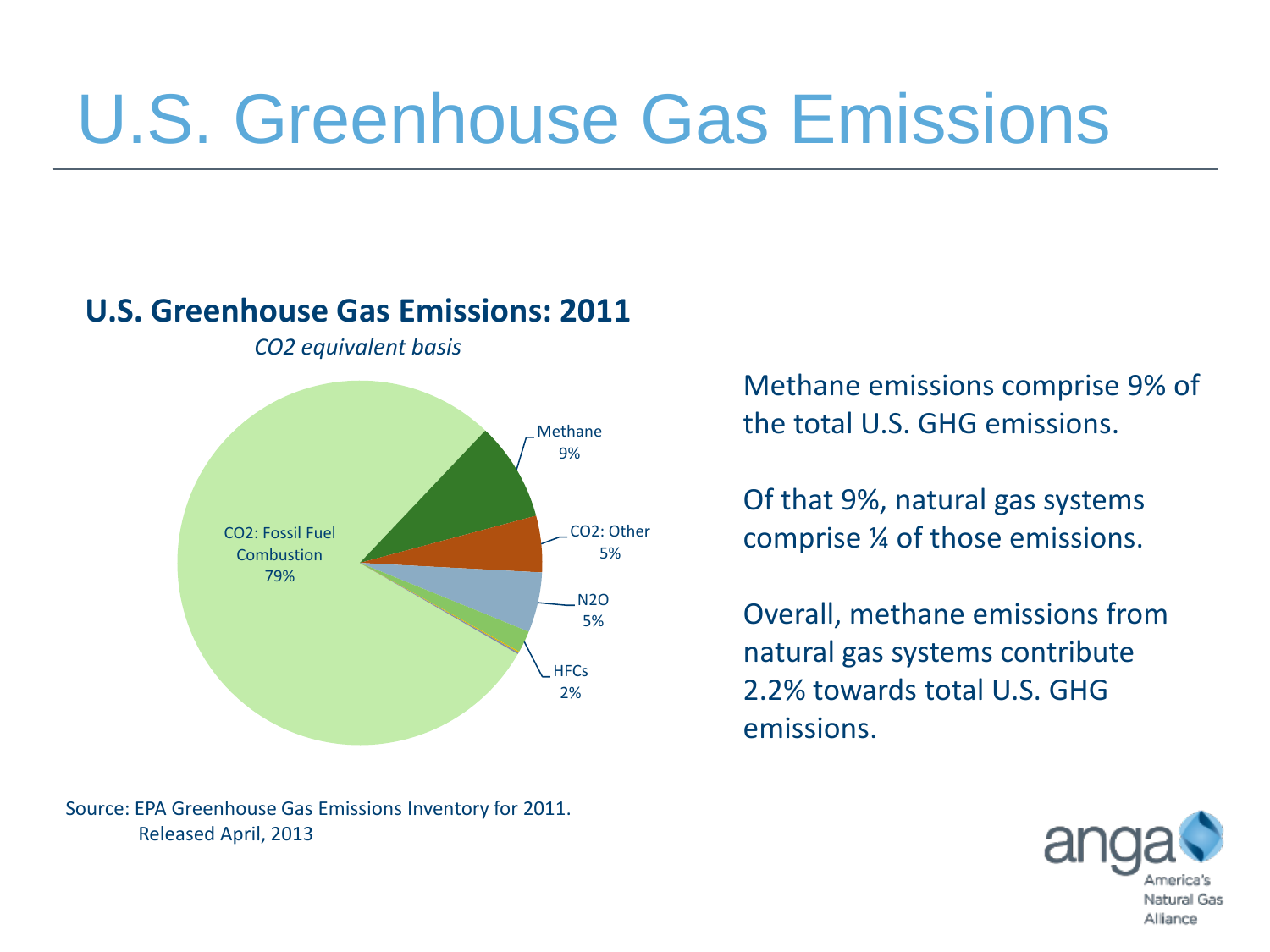## Electric Sector CO2 Emission **Reductions**

In 2012, CO2 emissions were 14% less than those in 2007 in the electric sector. This was in large part due to higher natural gas utilization.

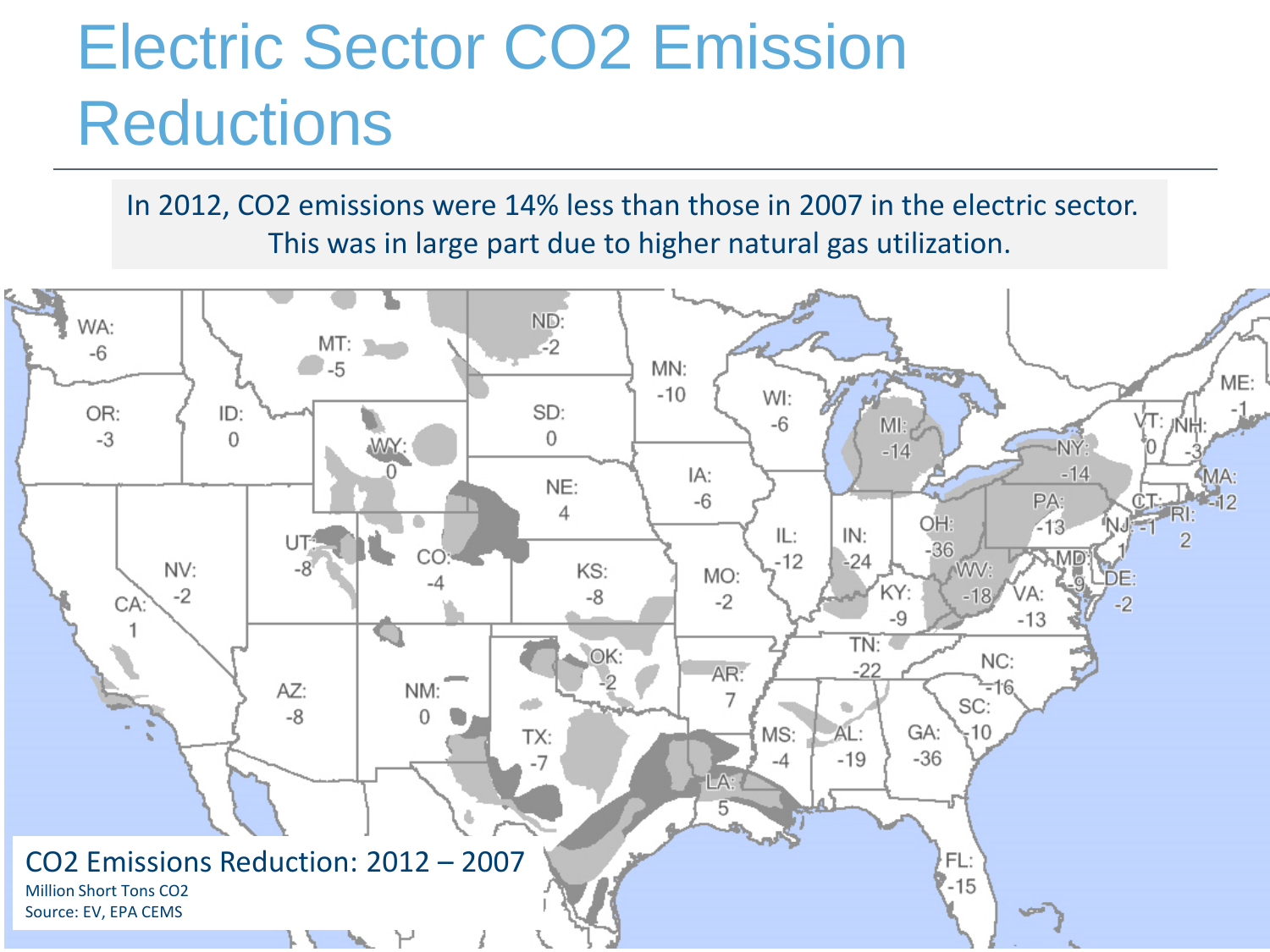### Employment from Unconventional Production

2012 U.S. Employment: 1.7 million 2020 U.S. Employment: 2.9 million

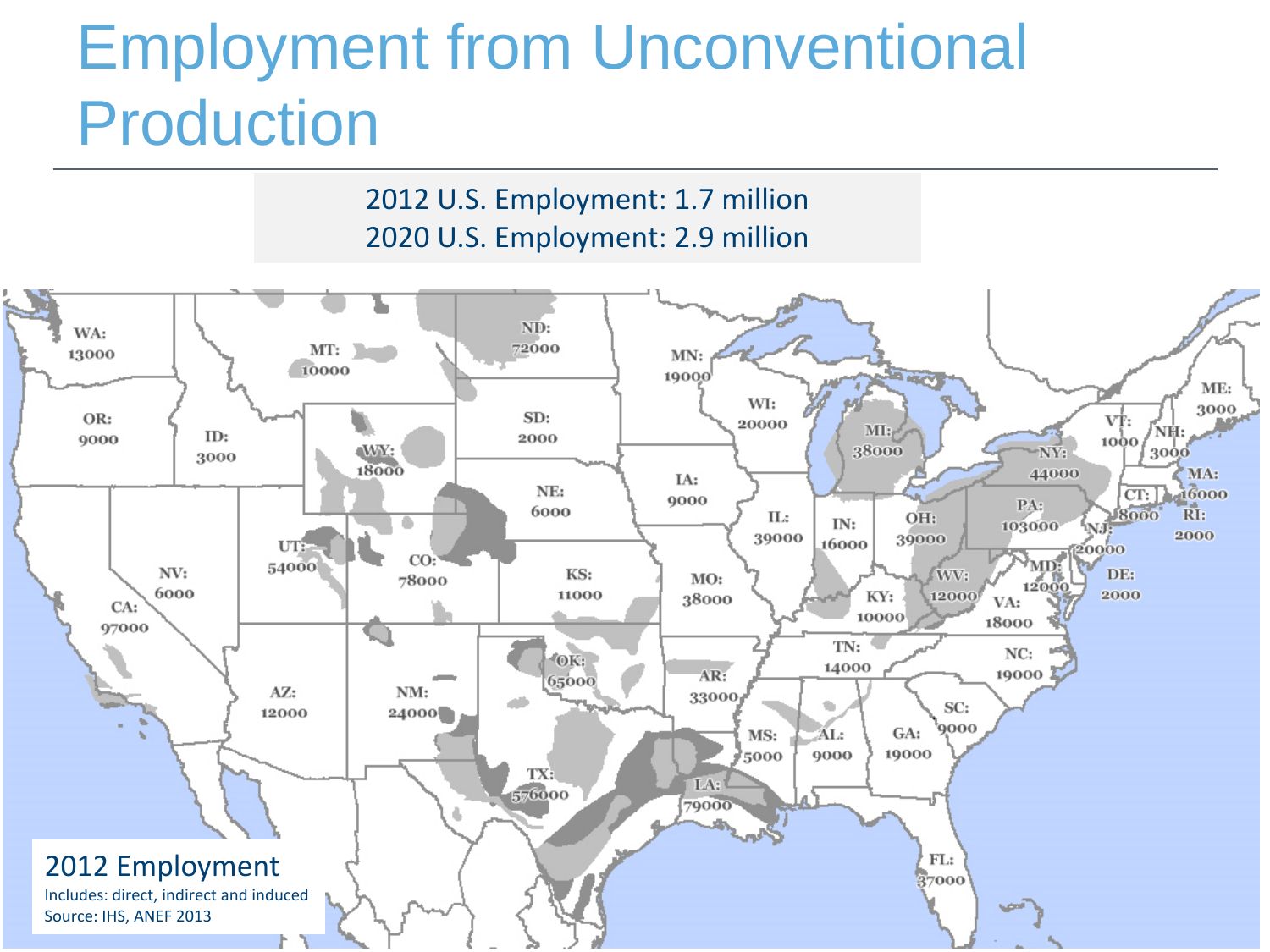## State and Local Tax Contributions from Unconventional Production

2012 State and Local Contributions: \$32 billion 2020 State and Local Contributions: \$60 billion

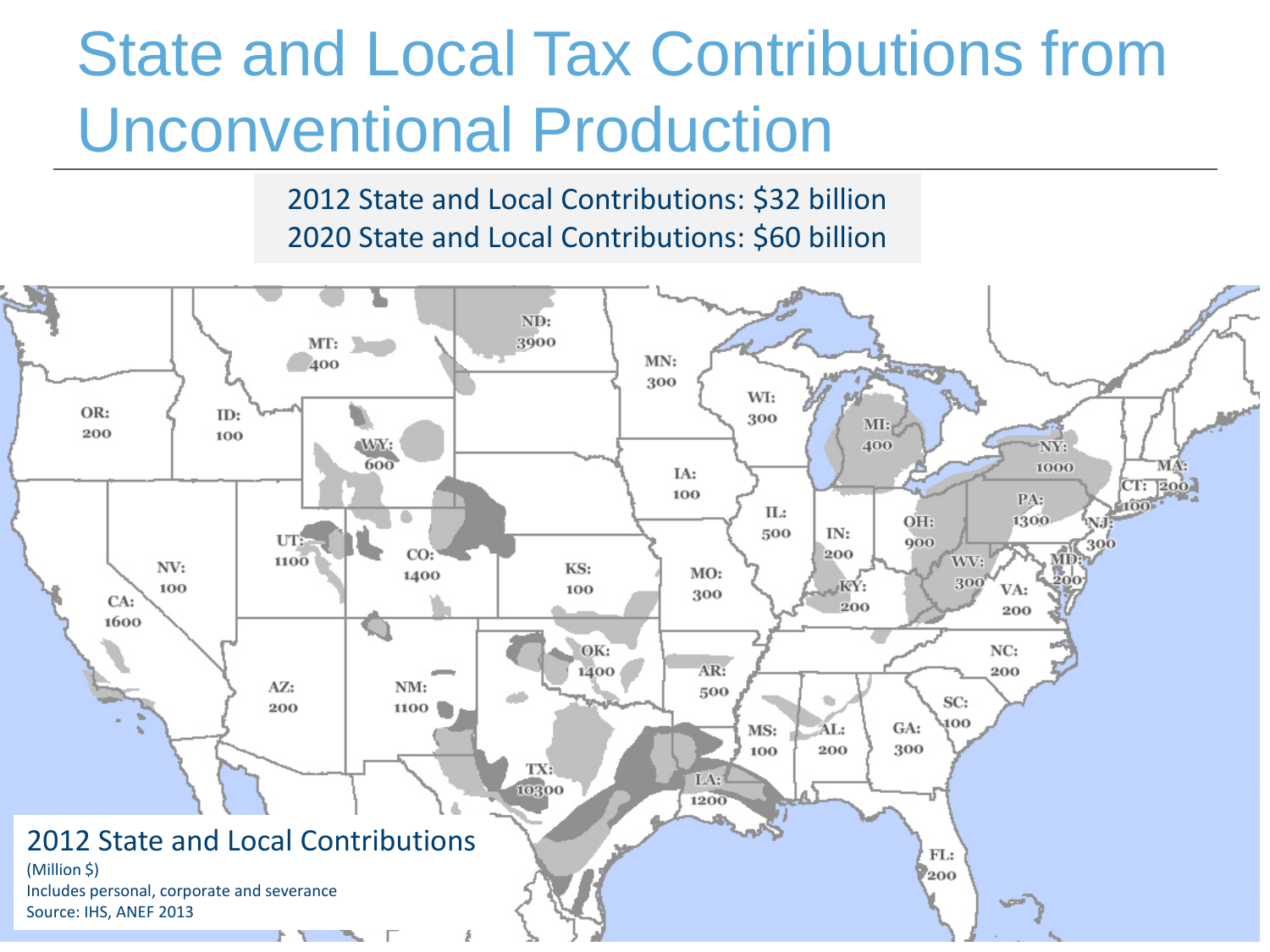### Proposed Manufacturing Investment

Over 90 manufacturing projects have been announced to come online by 2018. Represents over \$110 billion in investment.

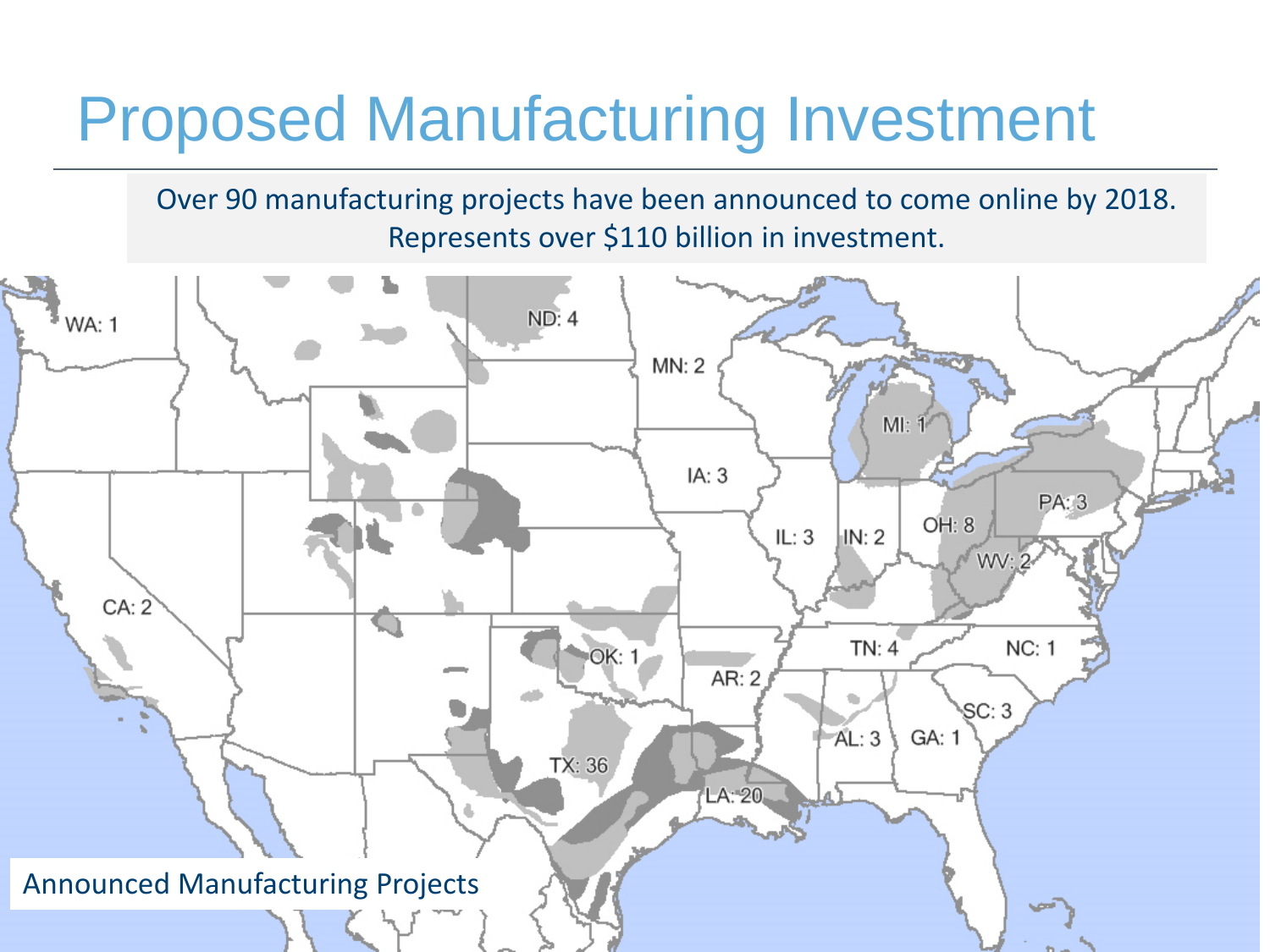## Pipeline Inspection and Safety

- The transportation of natural gas is one of the safest ways of transporting energy, and pipelines are the safest method of transporting natural gas.
- Pipeline companies routinely inspect their pipelines for corrosion and defects using sophisticated equipment known as "Smart Pigs", intelligent robotic devices that evaluate the interior of the pipeline.
- Smart pigs can test pipeline thickness and roundness, check for signs of corrosion, detect leaks and any other defects along the interior of the pipeline that may impede the flow of gas or pose a potential safety risk.
- Many other safety precautions and procedures are in place to minimize the risk of pipeline accidents, including:
	- Aerial Patrols
	- ─ Leak Detection
	- Pipeline Markers
	- Gas Sampling
	- Preventative Maintenance
	- Emergency Response
	- One Call Program Call "811"

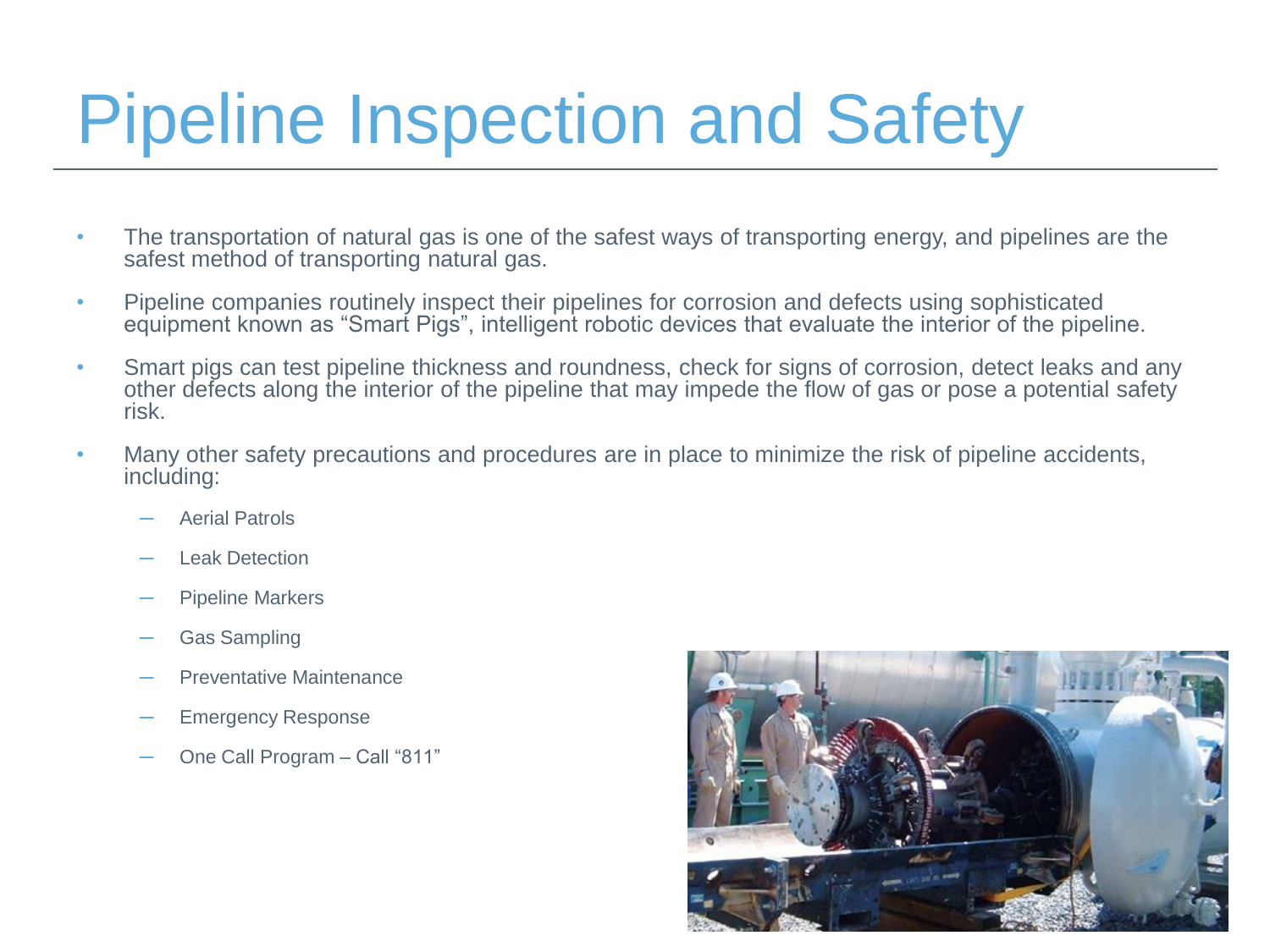# Industry Progress

- Interstate transmission pipelines have demonstrated commitment and made significant progress toward improving pipeline integrity, focused on three areas:
	- Making their systems capable of accommodating inline inspection tools
	- Performing assessments
	- Making necessary repairs and replacements
- In-line inspections are now viable on almost all transmission pipelines.

#### INGAA Membership





#### Total Cumulative Feet of Pipe Replaced (2004-2011)

High Consequences Area (HCA) Miles Inspected (Required) Non-HCA Miles Inspected